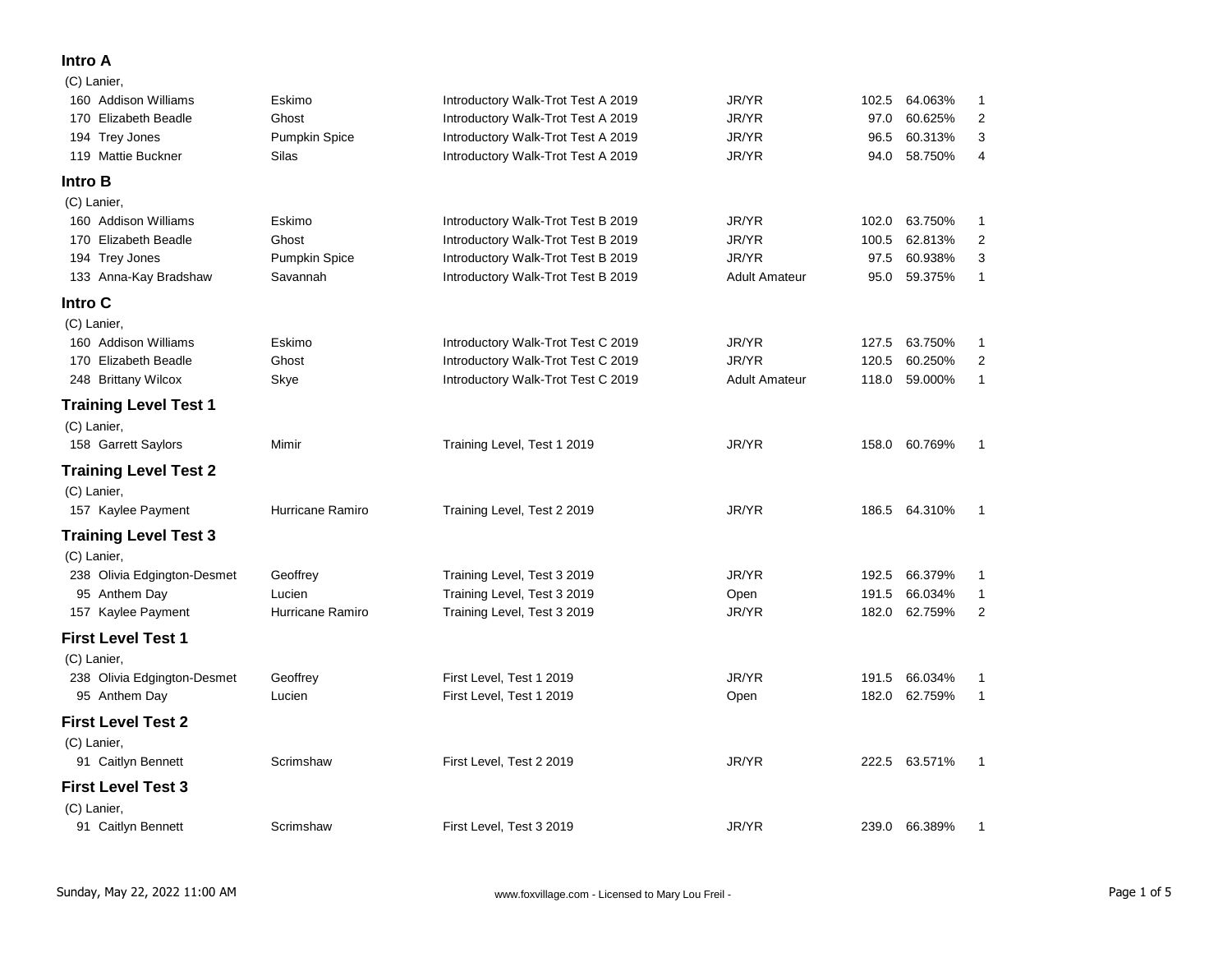## **Pre-Amoeba/Poles CT**

|             | 07 Lunon,                         |                           |                                    |                      |       |         |
|-------------|-----------------------------------|---------------------------|------------------------------------|----------------------|-------|---------|
|             | 172 Clara Wells                   | Twister                   | Introductory Walk-Trot Test A 2019 | JR/YR                | 102.5 | 64.063% |
|             | 243 Sophie McKee                  | A Wrinkle in Time         | Introductory Walk-Trot Test A 2019 | JR/YR                | 94.5  | 59.063% |
|             | 188 Makenzie Renier               | Ghost                     | Introductory Walk-Trot Test A 2019 | <b>Adult Amateur</b> | 93.5  | 58.438% |
|             | 138 Brooklyn Byess                | Picasso                   | Introductory Walk-Trot Test A 2019 | JR/YR                | 90.5  | 56.563% |
|             | 119 Mattie Buckner                | Silas                     | Introductory Walk-Trot Test A 2019 | JR/YR                | 90.0  | 56.250% |
|             | 198 Daphne Davashar               | Jessie Jane               | Introductory Walk-Trot Test A 2019 | JR/YR                | 89.5  | 55.938% |
|             | Pre-Amoeba/Poles CT - Jumping 12" |                           |                                    |                      |       |         |
|             | (C) Lanier,                       |                           |                                    |                      |       |         |
|             | 119 Mattie Buckner                | Silas                     | Jump 12"                           | JR/YR                | 0.0   | 0.000%  |
|             | 172 Clara Wells                   | Twister                   | Jump 12"                           | JR/YR                | 0.0   | 0.000%  |
|             | 138 Brooklyn Byess                | Picasso                   | Jump 12"                           | JR/YR                | 0.0   | 0.000%  |
|             | 198 Daphne Davashar               | Jessie Jane               | Jump 12"                           | JR/YR                | 0.0   | 0.000%  |
|             | 243 Sophie McKee                  | A Wrinkle in Time         | Jump 12"                           | JR/YR                | 0.0   | 0.000%  |
|             | 188 Makenzie Renier               | Ghost                     | Jump 12"                           | <b>Adult Amateur</b> | 0.0   | 0.000%  |
|             | Amoeba CT                         |                           |                                    |                      |       |         |
| (C) Lanier, |                                   |                           |                                    |                      |       |         |
|             | 196 Ava Russell                   | The Son of Neptune        | Introductory Walk-Trot Test B 2019 | JR/YR                | 111.0 | 69.375% |
|             | 190 Rachel Frazier                | <b>Empty Pockets</b>      | Introductory Walk-Trot Test B 2019 | JR/YR                | 103.0 | 64.375% |
|             | 197 Addie McGarity                | Roll the Dice             | Introductory Walk-Trot Test B 2019 | JR/YR                | 100.5 | 62.813% |
|             | 200 Chelsea Rodich                | Little Chief              | Introductory Walk-Trot Test B 2019 | <b>Adult Amateur</b> | 99.0  | 61.875% |
|             | Amoeba CT - Jumping - 20"         |                           |                                    |                      |       |         |
|             | (C) Lanier,                       |                           |                                    |                      |       |         |
|             | 132 Devin Belt                    | Knox                      | Jump 20"                           | Open                 | 0.0   | 0.000%  |
|             | 197 Addie McGarity                | Roll the Dice             | Jump 20"                           | JR/YR                | 0.0   | 0.000%  |
|             | 196 Ava Russell                   | The Son of Neptune        | Jump 20"                           | JR/YR                | 0.0   | 0.000%  |
|             | 190 Rachel Frazier                | <b>Empty Pockets</b>      | Jump 20"                           | JR/YR                | 0.0   | 0.000%  |
|             | 150 Alyssa Goad                   | Asa                       | Jump 20"                           | JR/YR                | 0.0   | 0.000%  |
|             | 200 Chelsea Rodich                | Little Chief              | Jump 20"                           | <b>Adult Amateur</b> | 0.0   |         |
|             | Amoeba CT                         |                           |                                    |                      |       |         |
| (C) Lanier, |                                   |                           |                                    |                      |       |         |
|             | 132 Devin Belt                    | Knox                      | Introductory Walk-Trot Test B 2019 | Open                 | 98.0  | 61.250% |
|             | <b>Tadpole CT</b>                 |                           |                                    |                      |       |         |
|             | (C) Lanier,                       |                           |                                    |                      |       |         |
|             | 189 Mackenzie Stahl               | <b>Counts Iron Knight</b> | USEA Eventing - Starter 2022       | JR/YR                | 102.0 | 68.000% |
|             | 163 Mia Sutton                    | Costa Rico                | USEA Eventing - Starter 2022       | JR/YR                | 94.5  | 63.000% |
|             | 160 Addison Williams              | Eskimo                    | USEA Eventing - Starter 2022       | JR/YR                | 90.5  | 60.333% |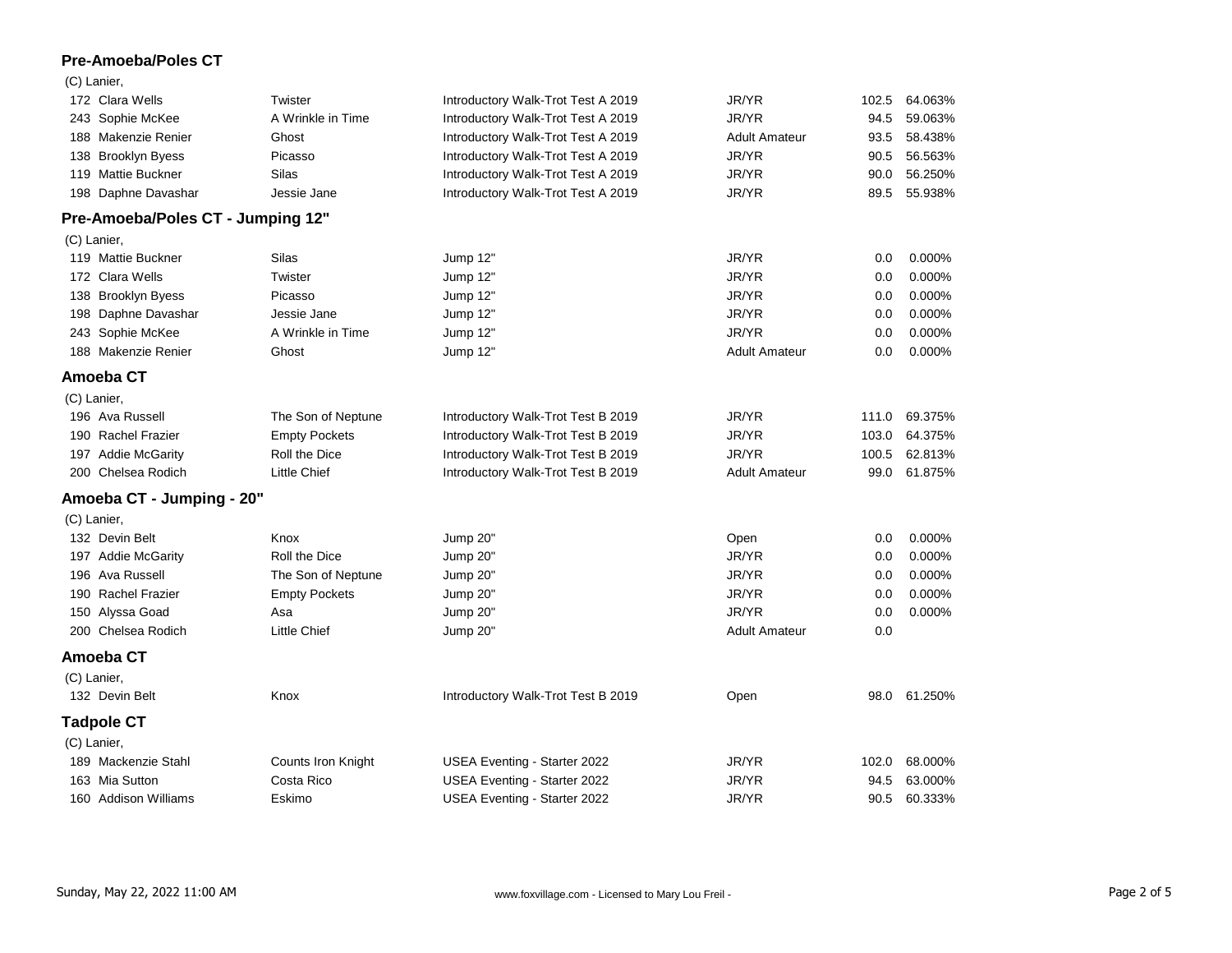| Tadpole CT - Jumping - 2'3                |                        |                                             |                      |       |               |
|-------------------------------------------|------------------------|---------------------------------------------|----------------------|-------|---------------|
| (C) Lanier,                               |                        |                                             |                      |       |               |
| 171 Robert "Ben" Turner                   | Twister                | Jump 2'3"                                   | JR/YR                | 0.0   | 0.000%        |
| 163 Mia Sutton                            | Costa Rico             | Jump 2'3"                                   | JR/YR                | 0.0   | 0.000%        |
| 189 Mackenzie Stahl                       | Counts Iron Knight     | Jump 2'3"                                   | JR/YR                | 0.0   | 0.000%        |
| 160 Addison Williams                      | Eskimo                 | Jump 2'3"                                   | JR/YR                | 0.0   | 0.000%        |
| <b>Beginner Novic CT</b>                  |                        |                                             |                      |       |               |
| (C) Lanier,                               |                        |                                             |                      |       |               |
| 199 Leandra Thomas                        | My Ultramarine         | USEA Eventing - Beginner Novice Test A 2022 | Open                 |       | 102.5 60.294% |
| <b>Beginner Novic CT - Jumping - 2'7"</b> |                        |                                             |                      |       |               |
| (C) Lanier,                               |                        |                                             |                      |       |               |
| 199 Leandra Thomas                        | My Ultramarine         | Jump 2'7"                                   | Open                 | 0.0   | 0.000%        |
| Amoeba 3PH                                |                        |                                             |                      |       |               |
| (C) Lanier,                               |                        |                                             |                      |       |               |
| 180 Natalee Barker                        | Sandy                  | Introductory Walk-Trot Test B 2019          | JR/YR                | 103.5 | 64.688%       |
| 233 Jenny Cook                            | Don't Stop Believin    | Introductory Walk-Trot Test B 2019          | JR/YR                | 103.0 | 64.375%       |
| 136 Suri Roth                             | River                  | Introductory Walk-Trot Test B 2019          | JR/YR                | 102.0 | 63.750%       |
| 187 Savannah Rose                         | Bella Louisa           | Introductory Walk-Trot Test B 2019          | JR/YR                | 98.5  | 61.563%       |
| 133 Anna-Kay Bradshaw                     | Savannah               | Introductory Walk-Trot Test B 2019          | <b>Adult Amateur</b> | 96.0  | 60.000%       |
| 123 Brinkey Bennett                       | Leo                    | Introductory Walk-Trot Test B 2019          | JR/YR                | 96.0  | 60.000%       |
| 145 Allison Watry                         | Sandy                  | Introductory Walk-Trot Test B 2019          | <b>Adult Amateur</b> | 95.0  | 59.375%       |
| Amoeba 3PH - Stadium                      |                        |                                             |                      |       |               |
| (C) Lanier,                               |                        |                                             |                      |       |               |
| 180 Natalee Barker                        | Sandy                  | Jump 20"                                    | JR/YR                | 0.0   | 0.000%        |
| 133 Anna-Kay Bradshaw                     | Savannah               | Jump 20"                                    | <b>Adult Amateur</b> | 0.0   | 0.000%        |
| 187 Savannah Rose                         | Bella Louisa           | Jump 20"                                    | JR/YR                | 0.0   | 0.000%        |
| 145 Allison Watry                         | Sandy                  | Jump 20"                                    | <b>Adult Amateur</b> | 0.0   | 0.000%        |
| 233 Jenny Cook                            | Don't Stop Believin    | Jump 20"                                    | JR/YR                | 0.0   | 0.000%        |
| 123 Brinkey Bennett                       | Leo                    | Jump 20"                                    | JR/YR                | 0.0   | 0.000%        |
| 136 Suri Roth                             | River                  | Jump 20"                                    | JR/YR                | 0.0   | 0.000%        |
| <b>Tadpole 3PH</b>                        |                        |                                             |                      |       |               |
| (C) Lanier,                               |                        |                                             |                      |       |               |
| 162 Skylan Nelson                         | Corner Oak Celtic Star | <b>USEA Eventing - Starter 2022</b>         | JR/YR                | 90.0  | 60.000%       |
| <b>XC Schooling</b>                       |                        |                                             |                      |       |               |
| (C) Lanier,                               |                        |                                             |                      |       |               |
| 168 Emily Cook                            | Rocking The Look       | Jump 2'3"                                   | JR/YR                | 0.0   | 0.000%        |
| <b>Show Jumping - 12"</b>                 |                        |                                             |                      |       |               |
| (C) Lanier,                               |                        |                                             |                      |       |               |
| 119 Mattie Buckner                        | Silas                  | Jump 12"                                    | JR/YR                | 0.0   | 0.000%        |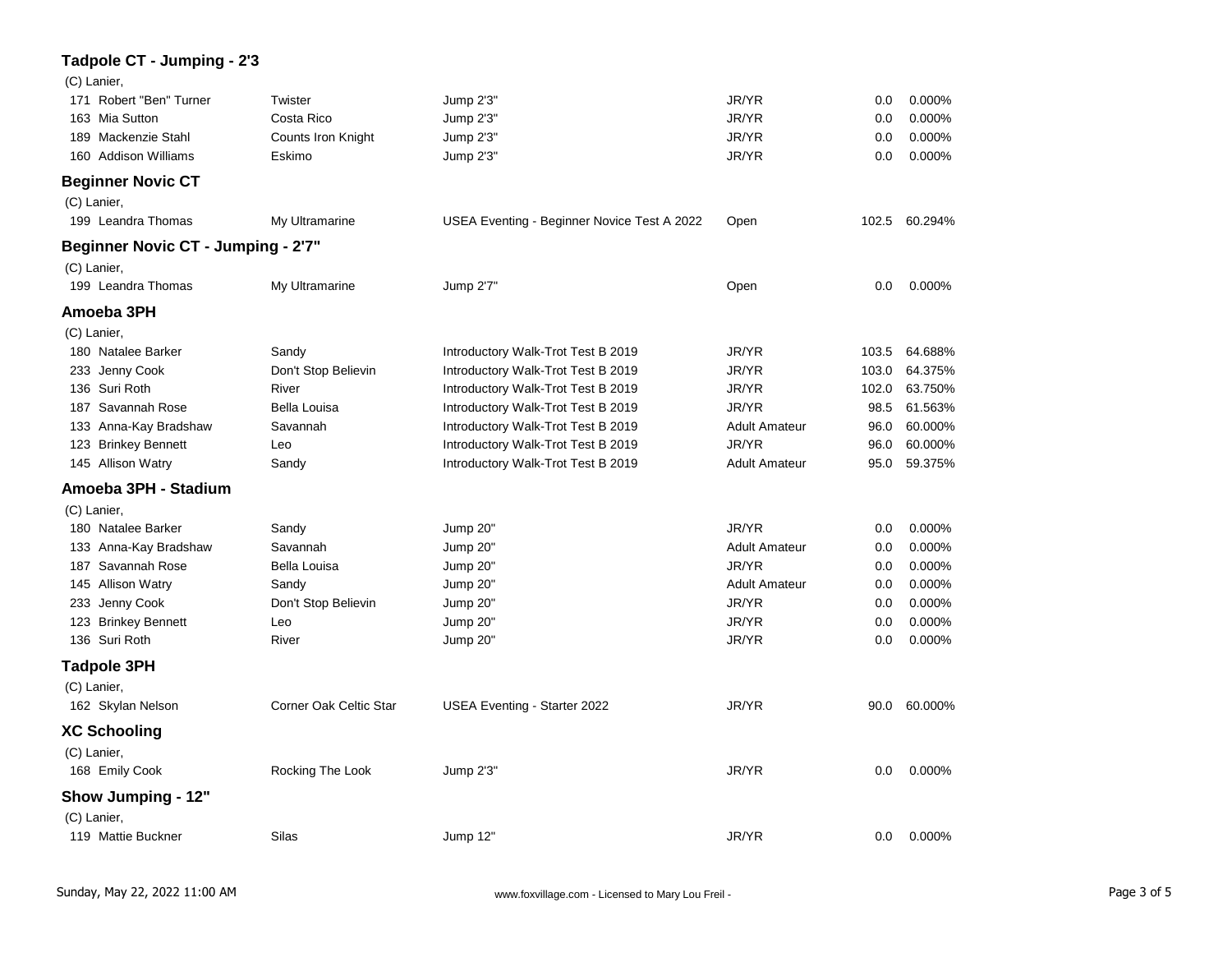| 164 Shannon Collier             | A Flash of Magic           | Jump 12"                             | <b>Adult Amateur</b> | 0.0   | 0.000%  |   |
|---------------------------------|----------------------------|--------------------------------------|----------------------|-------|---------|---|
| <b>Show Jumping - 18"</b>       |                            |                                      |                      |       |         |   |
| (C) Lanier,                     |                            |                                      |                      |       |         |   |
| 195 Susi Hupp                   | Piper                      | Jump 18"                             | <b>Adult Amateur</b> | 0.0   | 0.000%  |   |
| 248 Brittany Wilcox             | Skye                       | Jump 18"                             | <b>Adult Amateur</b> | 0.0   | 0.000%  |   |
| 164 Shannon Collier             | A Flash of Magic           | Jump 18"                             | <b>Adult Amateur</b> | 0.0   | 0.000%  |   |
| 132 Devin Belt                  | Knox                       | Jump 18"                             | Open                 | 0.0   | 0.000%  |   |
| <b>Show Jumping 2'</b>          |                            |                                      |                      |       |         |   |
| (C) Lanier,                     |                            |                                      |                      |       |         |   |
| 136 Suri Roth                   | River                      | Jump 2'                              | JR/YR                | 0.0   | 0.000%  |   |
| 153 Olivia Edgington-Desmet     | Khaleesi                   | Jump 2'                              | JR/YR                | 0.0   | 0.000%  |   |
| 132 Devin Belt                  | Knox                       | Jump 2'                              | Open                 | 0.0   | 0.000%  |   |
| Show Jumping - 2'6"             |                            |                                      |                      |       |         |   |
| (C) Lanier,                     |                            |                                      |                      |       |         |   |
| 189 Mackenzie Stahl             | Counts Iron Knight         | Jump 2' 6"                           | JR/YR                | 0.0   | 0.000%  |   |
| 157 Kaylee Payment              | Hurricane Ramiro           | Jump 2' 6"                           | JR/YR                | 0.0   | 0.000%  |   |
| 168 Emily Cook                  | Rocking The Look           | Jump 2' 6"                           | JR/YR                | 0.0   | 0.000%  |   |
| <b>Western Dressage Intro 1</b> |                            |                                      |                      |       |         |   |
| (C) Lanier,                     |                            |                                      |                      |       |         |   |
| 137 Stephanie Hutcherson        | Ima Royal Blessing         | Western Dressage Intro Test 1 2022   | <b>Adult Amateur</b> | 142.0 | 64.545% |   |
| 161 Autumn Lewis                | Eskimo                     | Western Dressage Intro Test 1 2022   | <b>Adult Amateur</b> | 139.0 | 63.182% |   |
| 246 Oakley Patterson            | <b>Skips Bar Fantastic</b> | Western Dressage Intro Test 1 2022   | <b>Adult Amateur</b> | 137.0 | 62.273% | 2 |
| 167 Lizzie Camica               | Max                        | Western Dressage Intro Test 1 2022   | JR/YR                | 135.0 | 61.364% | 2 |
| <b>Western Dressage Intro 2</b> |                            |                                      |                      |       |         |   |
| (C) Lanier,                     |                            |                                      |                      |       |         |   |
| 165 Tami Steinbrecher           | I'm Orion                  | Western Dressage Intro Test 2 - 2022 | <b>Adult Amateur</b> | 129.0 | 71.667% | 1 |
| 161 Autumn Lewis                | Eskimo                     | Western Dressage Intro Test 2 - 2022 | <b>Adult Amateur</b> | 113.0 | 62.778% | 1 |
| 137 Stephanie Hutcherson        | Ima Royal Blessing         | Western Dressage Intro Test 2 - 2022 | <b>Adult Amateur</b> | 113.0 | 62.778% | 2 |
| 193 Susi Hupp                   | Khaleesi                   | Western Dressage Intro Test 2 - 2022 | <b>Adult Amateur</b> | 109.0 | 60.556% | З |
| 167 Lizzie Camica               | Max                        | Western Dressage Intro Test 2 - 2022 | JR/YR                | 100.0 | 55.556% | 2 |
| <b>Western Dressage Intro 3</b> |                            |                                      |                      |       |         |   |
| (C) Lanier,                     |                            |                                      |                      |       |         |   |
| 166 Wallace E Steinbrecher      | I'm Orion                  | Western Dressage Intro Test 3 2022   | <b>Adult Amateur</b> | 132.0 | 66.000% |   |
| 173 Joshua Joiner               | Malibu                     | Western Dressage Intro Test 3 2022   | Adult Amateur        | 119.5 | 59.750% | 2 |
| <b>Western Dressage Intro 4</b> |                            |                                      |                      |       |         |   |
| (C) Lanier,                     |                            |                                      |                      |       |         |   |
| 166 Wallace E Steinbrecher      | I'm Orion                  | Western Dressage Intro Test 4 2022   | <b>Adult Amateur</b> | 128.0 | 64.000% |   |
| 192 Susi Hupp                   | Big And EZ                 | Western Dressage Intro Test 4 2022   | <b>Adult Amateur</b> | 125.0 | 62.500% | 2 |